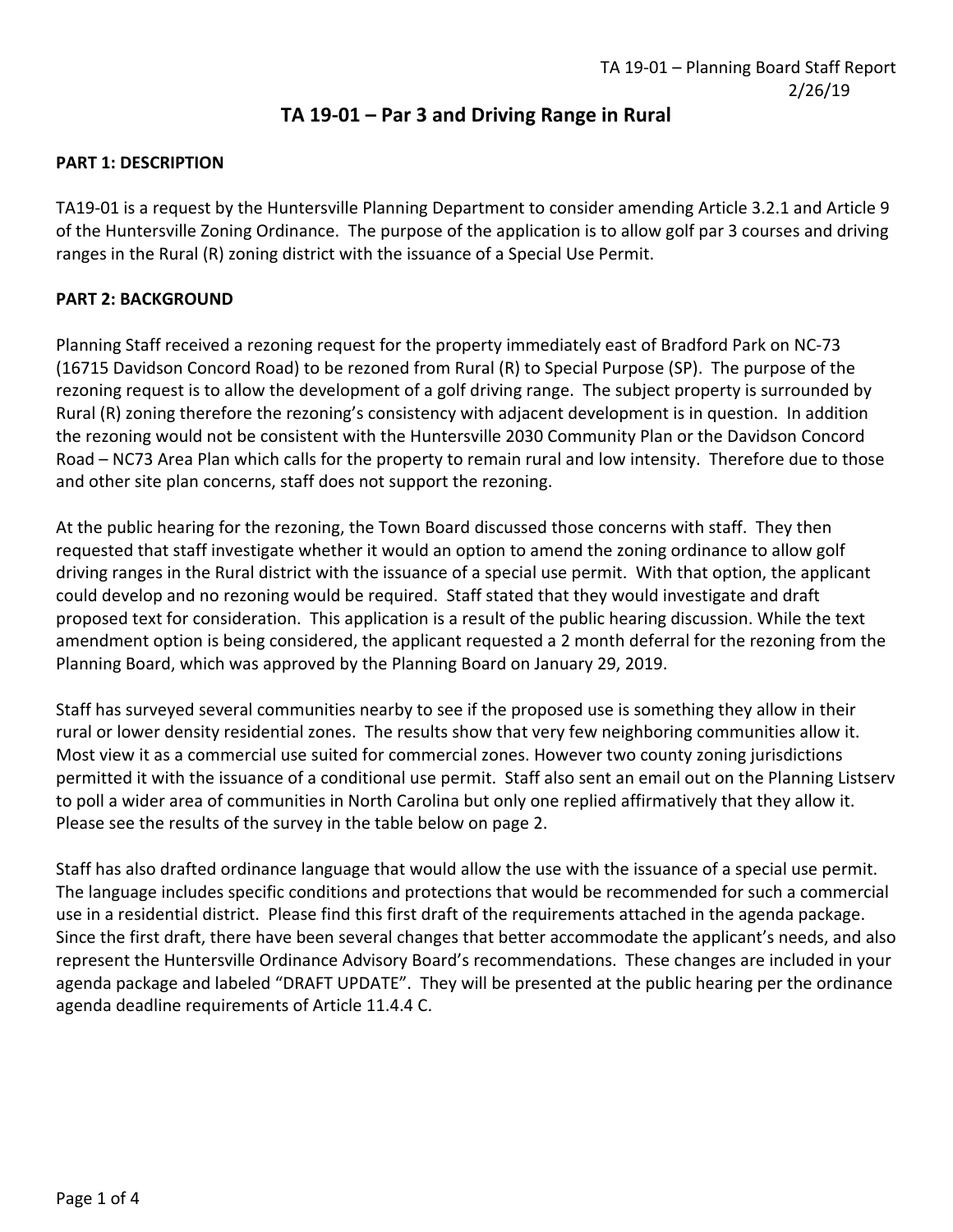2/26/19

| <b>No Allowance for Driving Ranges in</b><br><b>Residential Districts</b> | <b>Allows Driving Ranges as a Conditional/Special</b><br><b>Use</b>       |
|---------------------------------------------------------------------------|---------------------------------------------------------------------------|
| Cornelius                                                                 | <b>Harnett County</b>                                                     |
| Davidson                                                                  | Union County (Minor by right)                                             |
| Mooresville                                                               | Indian Trail (in the drafted UDO ordinance, not<br>allowed at this time.) |
| Pineville                                                                 |                                                                           |
| Matthews                                                                  |                                                                           |
| Charlotte                                                                 |                                                                           |
| Raleigh                                                                   |                                                                           |

# **PART 3: RELEVANT SECTIONS OF THE HUNTERSVILLE 2030 COMMUNITY PLAN AND APPLICABLE LONG RANGE PLANS**

The following are examples of relevant plans and polices from the 2030 Huntersville Community Plan that may be incorporated into the Board's statement of consistency for approval or denial of the request.

• Policy E-4 – Reduce Outdoor Lighting: *"Support reduction in outdoor lighting to lowest possible levels to maintain public safety, while limiting glare, habitat impacts and loss of privacy*." The proposed lighting standards exceed the general commercial lighting requirements of the zoning ordinance for both fixture type and lighting level. This allowance would be located in a low density residential zone where one would normally expect the least amount of light in the Town. With the lighting levels and orientations discussed with the applicant in preliminary conversations, staff expects off site glare to be created.

# **PART 4: STAFF RECOMMENDATION**

Planning staff does not support the text amendment application. Intensifying rural areas with commercial par 3 and driving range uses is not common practice in neighboring North Carolina communities. In most communities surveyed they are considered commercial uses that are more appropriate in commercial zoning districts. The need for this application to have high impact lighting that does not conform to the policies of the Huntersville lighting ordinance is a concern for staff.

If the Town Board recommends allowance of the driving range on the subject property, staff still prefers this text amendment option to the rezoning for the following reasons: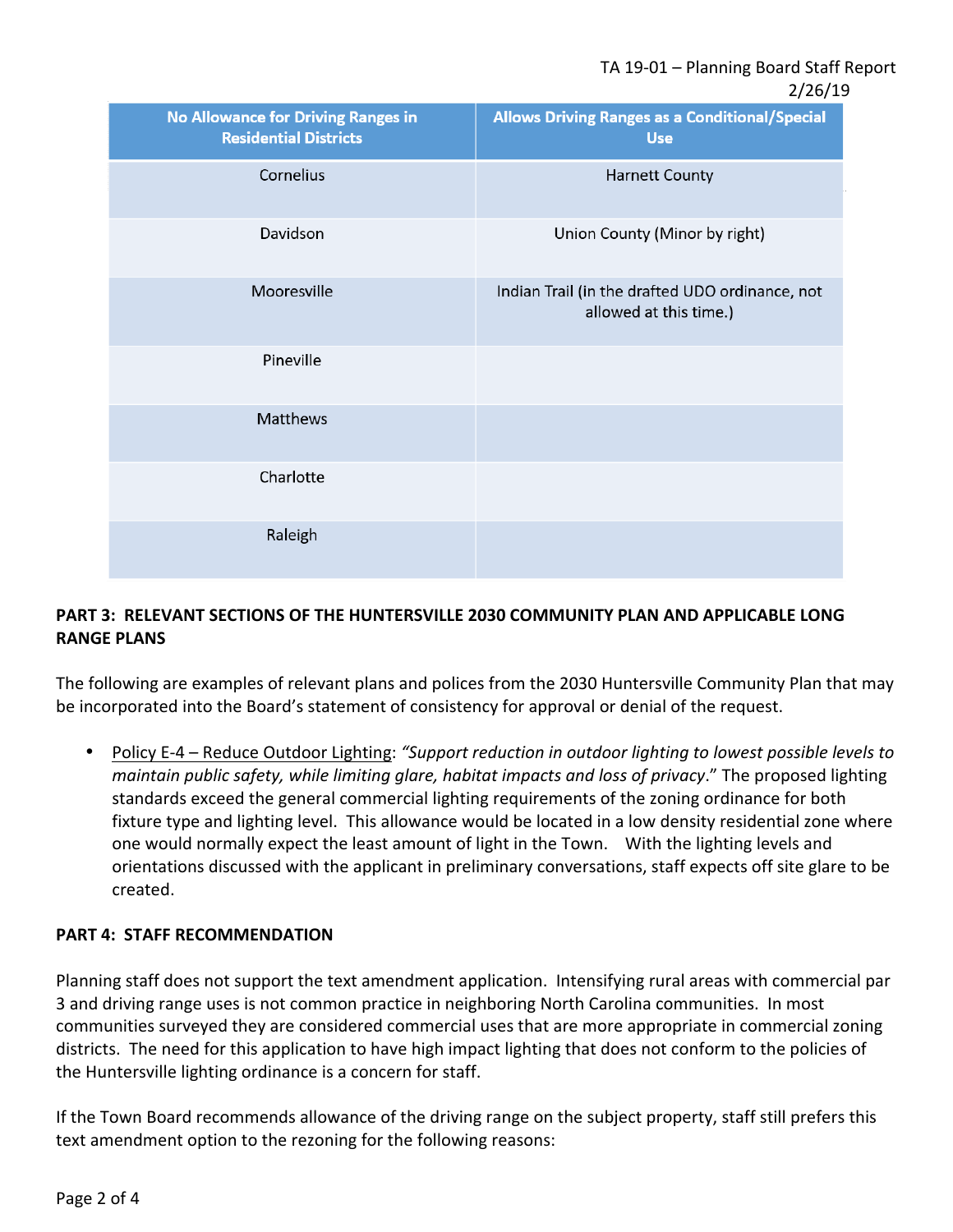- 1. Keeping the property Rural is more consistent with the surrounding properties and long range plans.
- 2. Keeping the development Rural adds the requirement of 30% canopy tree save in addition to the 30% specimen tree save. Rezoning the property to commercial would only require a 30% specimen tree save requirement.
- 3. The application can be reviewed on a case by case basis through the special use permit process.

## **PART 5: HUNTERSVILLE ORDINANCE ADVISORY BOARD**

The Huntersville Ordinances Advisory Board (HOAB) considered the proposed text on February 7, 2019. After discussion of the latest text drafted by staff, the Board unanimously recommended approval of the proposed text with some modifications:

- 1. The addition of "and/or" in the title of the section to allow either park 3 or a driving range.
- 2. The addition of "boulevard" into the language to clarify NC-73 as a qualifying street front. The removal of "minor thoroughfares" as a qualifying street front.
- 3. Changing the allowed hours of operation to Sunday to Thursday 6 am to 11 pm and Friday to Saturday 6 am to midnight.
- 4. Continue working with the applicant to protect lighting levels but also allow some flexibility in an effort to meet the applicant's needs.

## **PART 6: PUBLIC HEARING**

The Public Hearing was held on February 18, 2019. Staff and the Town Board discussed various characteristics of the lighting portion of the proposed text. Also discussed was comparing the lighting proposed in the text to the lighting permitted at Bradford Park. No one from the public spoke in favor or against the application. Information and clarifications requested by the Town Board is provided by staff below.

- Bradford Park lighting: Heights of lights at Bradford Park: 70 feet at the softball fields. Six 70 foot and two 100 foot tall fixtures at the soccer field. Average footcandle measurements: 50 footcandles for the softball fields, and 30-33 footcandles for the soccer field.
- Qualifying parcels next to park land: Of the 31 qualifying parcels identified by staff that could be used as golf driving ranges with the proposed language, 7 are adjacent to park land.
- Boulevard frontage clarification: If the proposed language was amended to remove "Major Thoroughfare" as a qualifying frontage and parcels were allowed to front on "Boulevards" as described in the Comprehensive Transportation Plan (CTP) only, the qualifying parcels would be reduced by one; from 31 down to 30. Many of the future thoroughfares on the CTP such as Prosperity Church Road extension and Vance Road extension will be classified as boulevards. Therefore many parcels would still qualify with the discussed modification.

# **PART 7: PLANNING BOARD RECOMMENDATION**

The Planning Board is scheduled to consider this text amendment on February 26, 2019.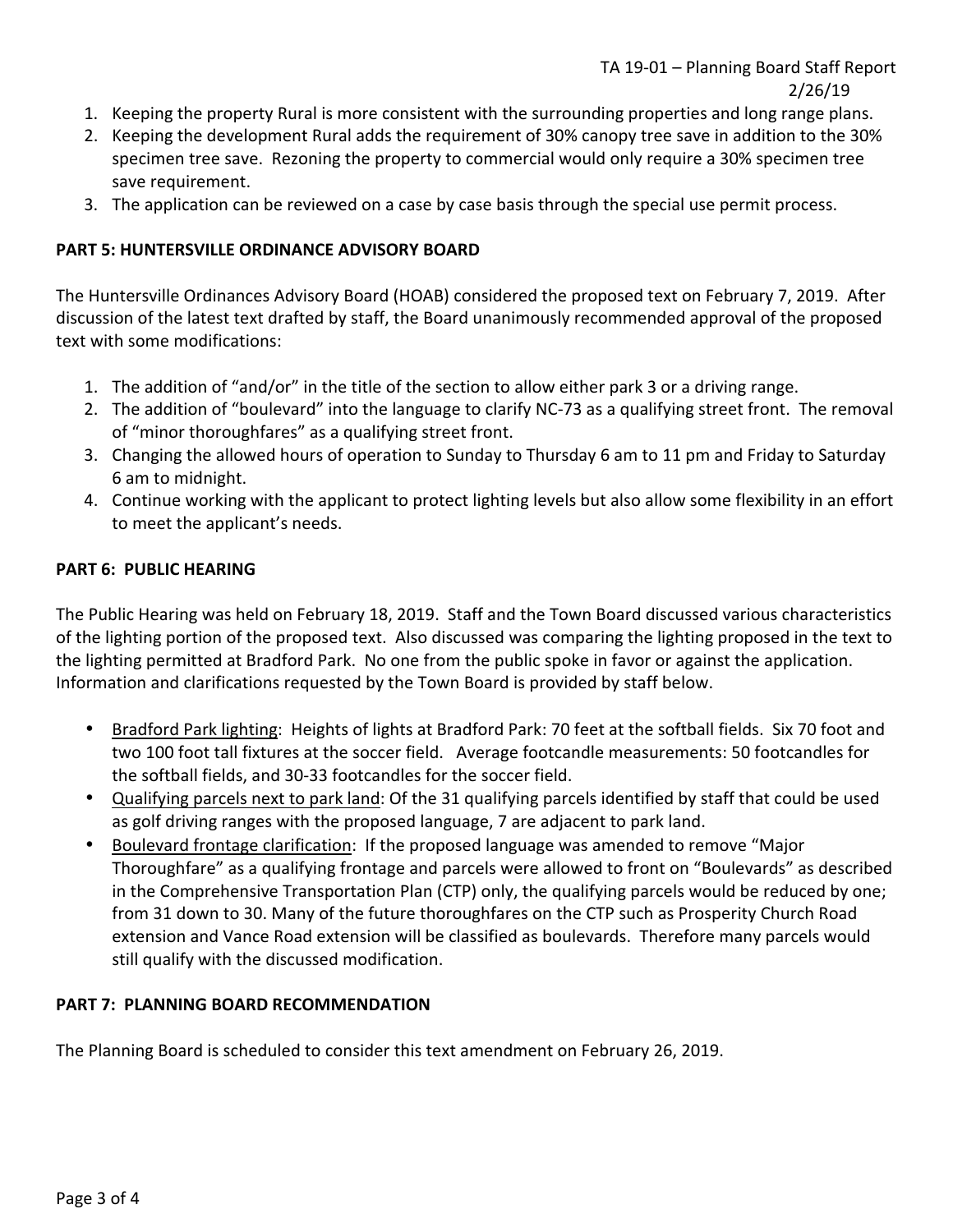#### **PART 8: ATTACHMENTS AND ENCLOSURES**

- Draft Updated Language Ordinance
- Text Amendment Application

## **PART 9: STATEMENT OF CONSISTENCY – TA19-01**

## **Planning Department:**

In considering the proposed amendment, TA 19-01, to amend Article 3.2.1 (a) and Article 9.60 of the Zoning Ordinance*,* the Planning staff finds the requested amendment not consistent with Policy E-4 of the Huntersville 2030 Community Plan.

It is not reasonable and in the public interest to amend the Zoning Ordinance because it would allow a commercial use in a low density residential zoning district with potentially high impact lighting levels not compatible with surrounding rural development.

## **Planning Board:**

| Approve (Consistent w/ Plans)                                                                                                                                                                                                                                                                                                                                                                                                                                                                                                      | Approve (Inconsistent w/ Plans and                                                                                                                                                                                                                                                                                                                                                                                                                                                                                                                                                                                                                                                                                                                                                                                                                                  | Deny (Inconsistent w/ Plans)                                                                                                                                                                                                                                                                                                                                                                                                                                                                                                            |
|------------------------------------------------------------------------------------------------------------------------------------------------------------------------------------------------------------------------------------------------------------------------------------------------------------------------------------------------------------------------------------------------------------------------------------------------------------------------------------------------------------------------------------|---------------------------------------------------------------------------------------------------------------------------------------------------------------------------------------------------------------------------------------------------------------------------------------------------------------------------------------------------------------------------------------------------------------------------------------------------------------------------------------------------------------------------------------------------------------------------------------------------------------------------------------------------------------------------------------------------------------------------------------------------------------------------------------------------------------------------------------------------------------------|-----------------------------------------------------------------------------------------------------------------------------------------------------------------------------------------------------------------------------------------------------------------------------------------------------------------------------------------------------------------------------------------------------------------------------------------------------------------------------------------------------------------------------------------|
|                                                                                                                                                                                                                                                                                                                                                                                                                                                                                                                                    | Plans Change ?)                                                                                                                                                                                                                                                                                                                                                                                                                                                                                                                                                                                                                                                                                                                                                                                                                                                     |                                                                                                                                                                                                                                                                                                                                                                                                                                                                                                                                         |
| considering<br>the<br>proposed<br>In.<br>amendment, TA 19-01, to amend<br>Article 3.2.1 (a) and Article 9.60 of<br>the Zoning Ordinance to allow golf<br>driving ranges and par 3 golf<br>courses in the rural district with<br>the issuance of a special use<br>Planning<br>permit, the<br>Board<br>recommends approval based on<br>the amendment being consistent<br>with<br>[insert<br>applicable<br>plan<br>reference(s)]<br>It is reasonable and in the public<br>interest to amend the Zoning<br>Ordinance because [Explain] | considering<br>the<br>proposed<br>In.<br>amendment, TA 19-01, to amend Article<br>3.2.1 (a) and Article 9.60 of the Zoning<br>Ordinance to allow golf driving ranges<br>and par 3 golf courses in the rural district<br>with the issuance of a special use permit,<br>Board recommends<br>Planning<br>the<br>approval of the amendment but finds<br>the request inconsistent with [insert<br>applicable plan reference(s)], therefore<br>amends [insert plan reference(s) AND<br>detail the ways the policy or reference is<br>to be amended].<br>The Planning Board took into account<br>the following change in conditions in<br>recommending approval to meet the<br>development needs in Huntersville: [List<br>and explain the change in conditions]<br>It is reasonable and in the public interest<br>amend the Zoning<br>Ordinance<br>to<br>because[Explain] | considering<br>$\ln$<br>the<br>proposed<br>amendment, TA 19-01, to amend<br>Article 3.2.1 (a) and Article 9.60 of<br>the Zoning Ordinance to allow golf<br>driving ranges and par 3 golf courses<br>in the rural district with the issuance<br>of a special use permit, the Planning<br>Board recommends denial based on<br>the amendment being [consistent OR<br>inconsistent] with [insert applicable<br>plan reference(s)].<br>It is not reasonable and in the public<br>interest to amend the Zoning<br>Ordinance because [Explain] |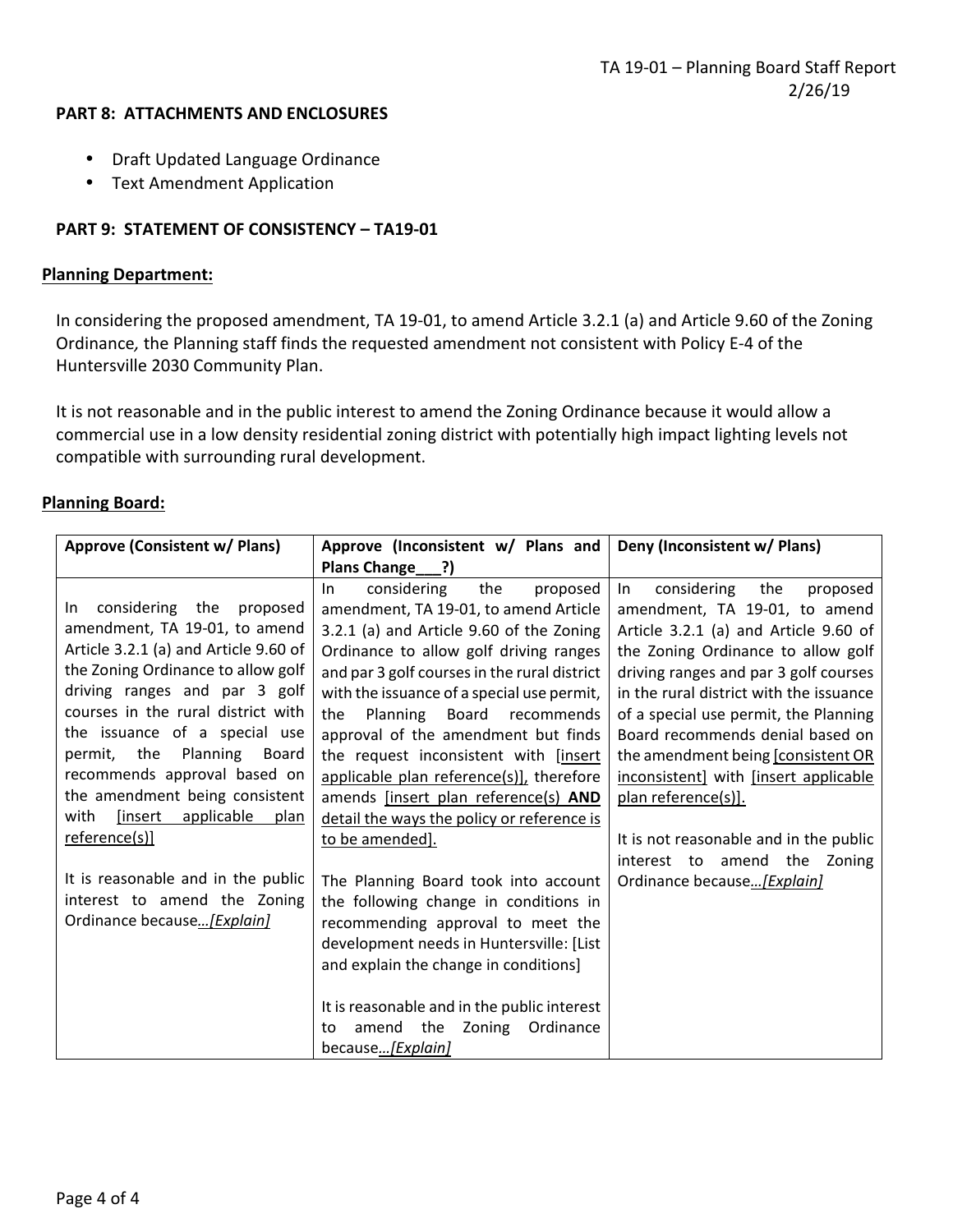

# **Text Amendment Application**

## Incomplete submissions will not be accepted.

| <b>Applicant Data</b> |                                                                                                                                                                    |          |
|-----------------------|--------------------------------------------------------------------------------------------------------------------------------------------------------------------|----------|
|                       |                                                                                                                                                                    |          |
|                       |                                                                                                                                                                    |          |
|                       |                                                                                                                                                                    |          |
|                       | Phone Number (home) _______704-766-2214__________________________(work)                                                                                            |          |
| Email                 |                                                                                                                                                                    |          |
| Fee                   | <u> Produktiva Santa Antika Maria Maria Maria Maria Maria Maria </u>                                                                                               |          |
|                       | Text Amendment to the Zoning/Subdivision Ordinance Fee                                                                                                             | \$400.00 |
| <b>Type of Change</b> |                                                                                                                                                                    |          |
|                       | _X__ New Addition to text of Zoning Ordinance / Subdivision Ordinance / Other<br>Revision/Modification to text of Zoning Ordinance / Subdivision Ordinance / Other |          |
|                       | Description of Change (If possible, please provide a Word document of the proposed text change)                                                                    |          |
|                       | Proposed text amendment will affect the following:<br>Ordinance: 3.2.1 (Rural Zoning District) / New Article 9.60                                                  | Article: |
|                       | Current Text: See Draft Language Attached                                                                                                                          |          |
|                       |                                                                                                                                                                    |          |
|                       | Proposed Text: ________ See Draft Language Attached                                                                                                                |          |
|                       |                                                                                                                                                                    |          |
|                       | Reason for requested change (attach additional sheets if necessary):                                                                                               |          |

Purpose of the text change would be to allow golf driving ranges and par 3 golf courses as uses permitted<br>in the Rural Zoning District, with the issuance of a special use permit. Adding Article 9.60 to the ordinance to create requirements for such uses to meeting in the Rural district.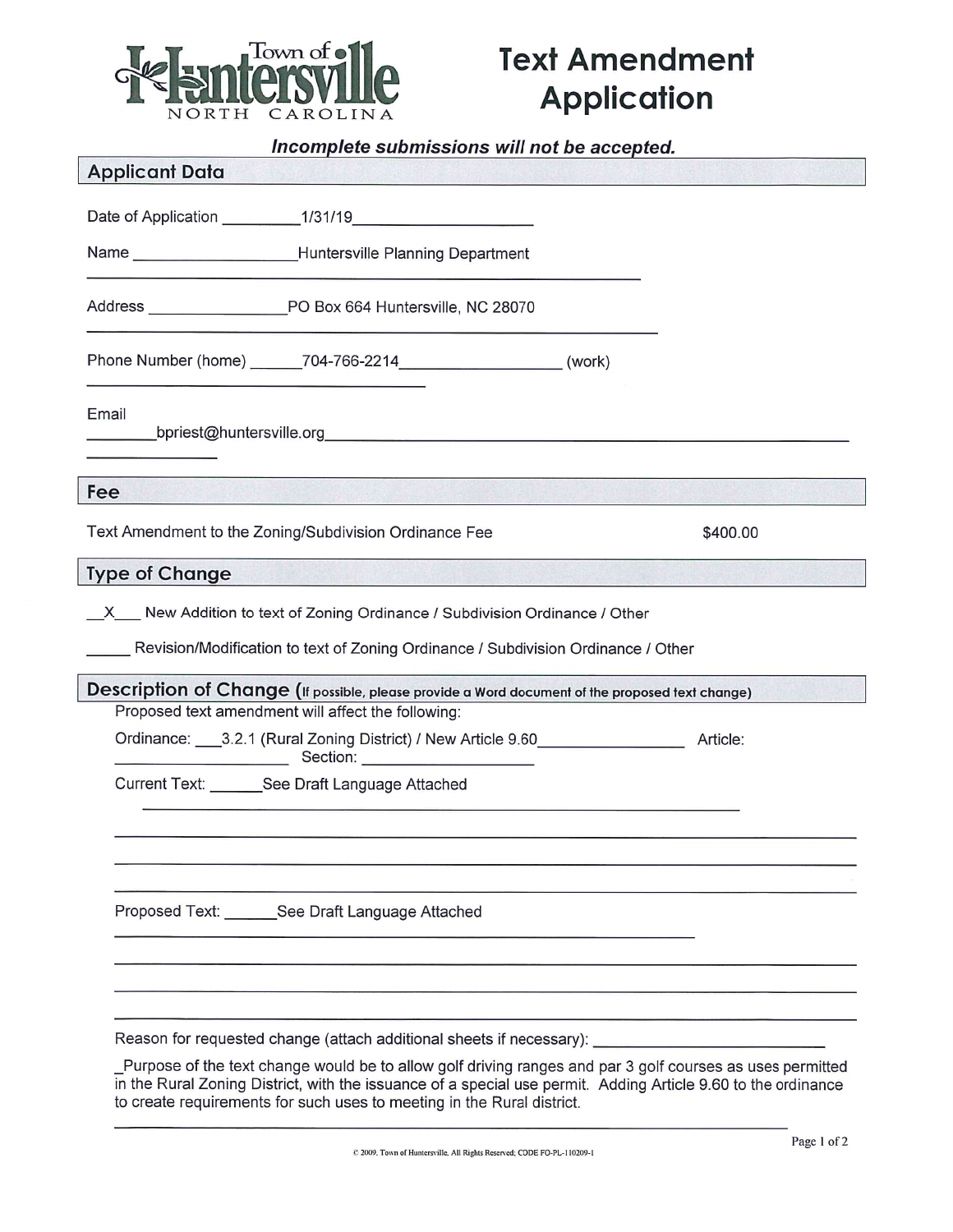NOTE: If the proposed text amendment effects property located along Hwy 73; is 2000 feet from an adjoining municipality, and/or the Mountain Island and Lake Norman Watersheds, additional peer review is required.

| <b>Signatures</b>                                                                                 |                                                        |                                                                                                                             |  |
|---------------------------------------------------------------------------------------------------|--------------------------------------------------------|-----------------------------------------------------------------------------------------------------------------------------|--|
| information and belief.<br>Applicant Signature:                                                   |                                                        | I hereby certify that the information presented by me-in this application is accurate to the best of my knowledge,<br>Date: |  |
| <b>Contact Information</b>                                                                        |                                                        |                                                                                                                             |  |
| <b>Town of Huntersville</b><br><b>Planning Department</b><br>PO Box 664<br>Huntersville, NC 28070 | Phone:<br>Fax:<br><b>Physical Address:</b><br>Website: | 704-875-7000<br>704-875-6546<br>105 Gilead Road, Third Floor<br>http://www.huntersville.org/Departments/Planning.aspx       |  |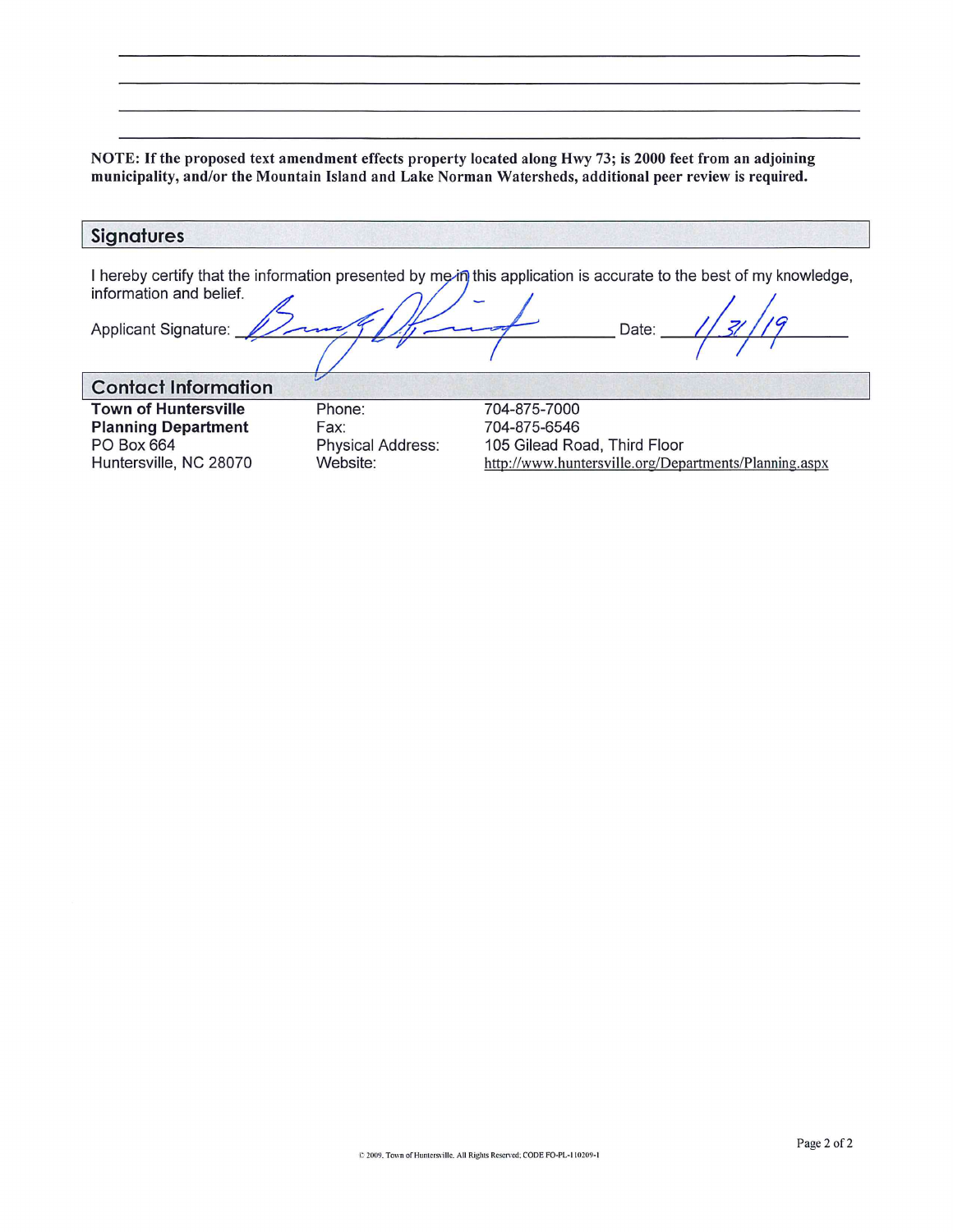## **AN ORDINANCE TO AMEND ARTICLE 3.2.1 AND ARTICLE 9.60 OF THE ZONING ORDINANCE**

Section 1. Be it ordained by the Board of Commissioners of the Town of Huntersville that Article 3.2.1 A of **Zoning Ordinance,** Rural Zoning District is hereby amended as follows:

A) Permitted Uses

Uses Permitted with a Special Use Permit

• **Commercial Par 3 Golf Course and / or Golf Driving Range (9.60)** 

Section 2. Be it ordained by the Board of Commissioners of the Town of Huntersville that Article 9.60 of **Zoning Ordinance** Par 3 and Golf Driving Range is hereby amended as follows

**Article 9.60 – Par 3 and / or Golf Driving Range** 

**Par 3 and golf driving ranges are permitted in the Rural zoning district subject to a special use permit according to the procedures of Article 11.4.10.** 

**The Town Board shall issue a Special Use Permit for the use in the Rural District if, but not unless the evidence presented at the Special Use Permit hearing establishes:** 

- **1. That the proposed use will not endanger the public health and safety, substantially reduce the value of nearby property; and**
- **2. Par 3 courses shall not be lit. Outdoor lighting associated with driving ranges in the Rural district shall be designed as follows:** 
	- **a. Facility lighting may include floodlights but must be shielded and shall be oriented and directed in such a way as to not produce glare at any off-site location.**
	- **b. Maximum light fixture height shall be 40 feet.**
	- **c. Maximum lighting level is 15 footcandles measured at grade.**
	- **d. If free standing lighting is proposed, photometric lighting plans shall be submitted at special use permit application. A maximum of .5 footcandles at any location on any non-residential property and .1 footcandles at any location on any residential property, as measurable from any orientation of the measuring device shall be met.**
	- **e. Lighting shall be extinguished after 11 pm Sunday through Thursday and at midnight Friday and Saturday.**
	- **f. Upon review of the photometric plan, the Town Board may modify the above lighting standards provided the spirit of the ordinance, reducing glare and off site light trespass is maintained.**
- **3. Vehicular access to the use will be provided only by way of a Boulevard or Major Thoroughfare.**